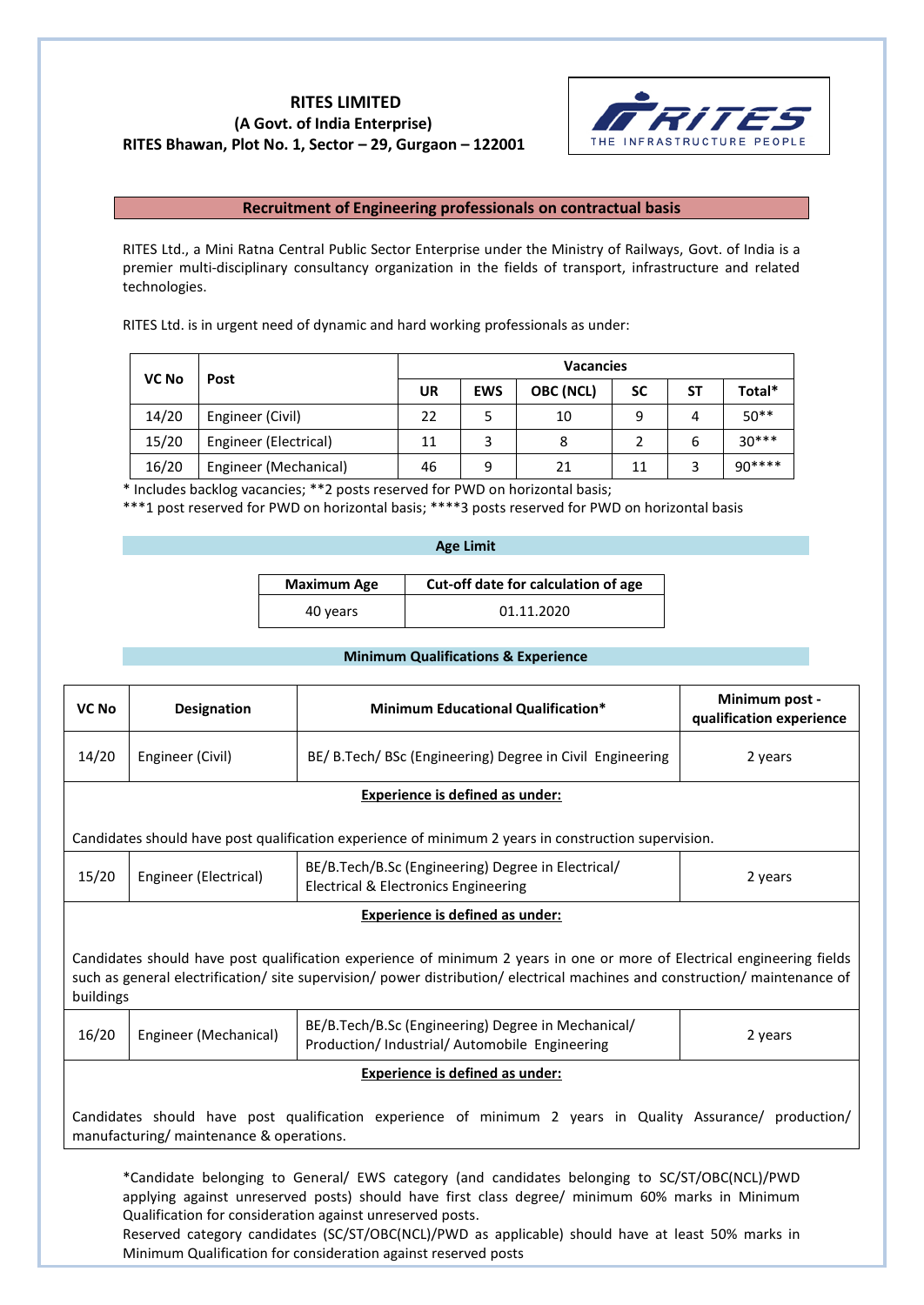Experience shall be calculated as on 01.11.2020.

### **Note for Educational Qualification:**

The candidate should possess Degree recognized by AICTE; from a University incorporated by an Act of Central or State legislature in India or other Educational Institutions established by an Act of Parliament or declared to be Deemed as University under Section 3 of the University Grants Commission Act, 1956. Sections A & B examination of the Institution of Engineers (India) which is treated as equivalent to Degree by Govt. of India and recognized by AICTE, shall also be accepted.

# **Selection Process**

The applications received shall be screened for eligibility. The candidates may be shortlisted for selection. The company reserves the right to shortlist the number of candidates for Interview out of eligible candidates.

Based upon the performance in the Written Test, and fulfilling the conditions of eligibility; candidates shall be shortlisted for Interview.

The weightage distribution of various parameters of the selection shall be as under:

|                                                                                                | Experience          | $\overline{\phantom{a}}$ | 5%   |
|------------------------------------------------------------------------------------------------|---------------------|--------------------------|------|
|                                                                                                | <b>Written Test</b> | $\overline{\phantom{a}}$ | 60%  |
|                                                                                                | Interview           | $\overline{\phantom{a}}$ | 35%  |
| (Technical & Professional proficiency - 25 %; Personality Communication & Competency $-10\%$ ) |                     |                          |      |
|                                                                                                | Total               |                          | 100% |

A minimum of 50% marks (45% for SC/ST/OBC (NCL)/PWD against reserved posts) in written test and a minimum of 60% marks (50% for SC/ST/OBC (NCL)/ PWD against reserved posts) in interview will be required to enable the candidate to be considered for placement on panel. There will be no minimum qualifying marks required in the aggregate.

Appointment of selected candidates will be subject to their being found medically fit in the Medical Examination to be conducted as per RITES Rules and Standards of Medical Fitness for the relevant post.

Candidates have the option to appear for interview either in Hindi or English.

### **Relaxations & Concessions**

Reservation/ relaxation/ concessions to EWS/ SC/ST/OBC (NCL)/PWD/ Ex-SM/ J&K Domicile would be provided against reserved posts (where applicable) as per extant Govt. orders.

Relaxation in upper age limit to OBC (NCL)/ SC/ ST candidates shall be provided against reserved posts as per extant Govt. orders.

PWD candidates suffering from not less than 40% of the relevant disability shall only be eligible for the benefit of PWD. Such PWD candidates shall be eligible for relaxation of 10 years in upper age limit.

PWD candidates will have to meet the Physical Requirements and Functional Classifications which have been identified for the post as under:

| <b>S. No.</b>         | <b>Vacancy for</b><br>which identified | <b>Categories for which</b><br>identified | <b>Functional Classification</b>                     | <b>Physical</b><br><b>Requirements</b>        |
|-----------------------|----------------------------------------|-------------------------------------------|------------------------------------------------------|-----------------------------------------------|
| Engineer (Civil)<br>1 |                                        | Locomotor disability                      | OA, OL, Leprosy Cured, Acid<br><b>Attack Victims</b> |                                               |
|                       |                                        | <b>Hearing Impairment</b>                 | HН                                                   |                                               |
|                       | Engineer<br>(Electrical)               | Locomotor disability                      | OA, OL, Leprosy Cured, Acid<br><b>Attack Victims</b> | S, ST, BN, W, SE, MF,<br>C, RW, KC, CL, JU, H |
|                       |                                        | Hearing Impairment                        | HН                                                   |                                               |
| 3                     | Engineer<br>(Mechanical)               | Locomotor disability                      | OA, OL, Leprosy Cured, Acid<br><b>Attack Victims</b> |                                               |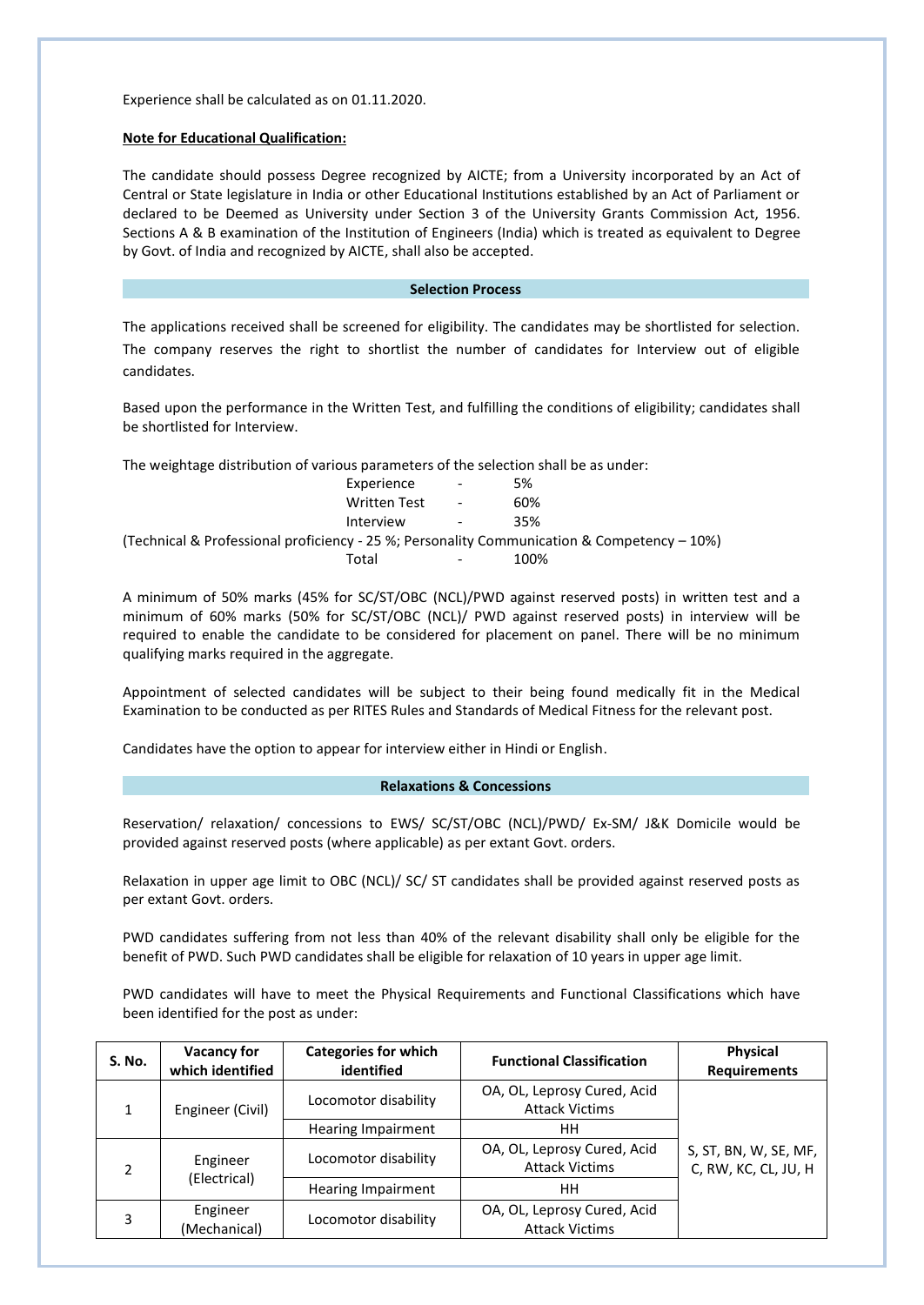# Functional Classification: example and physical Requirements:

| Code        | <b>Functions</b>             |
|-------------|------------------------------|
| OΗ          | Orthopaedically Handicapped  |
| VH          | <b>Visually Handicapped</b>  |
| HН          | Hard of Hearing              |
| OL          | One leg                      |
| OA          | One arm                      |
| <b>BA</b>   | <b>Both Arms</b>             |
| BН          | <b>Both Hands</b>            |
| <b>MW</b>   | <b>Muscular Weakness</b>     |
| OAL         | One arm one leg              |
| <b>BLA</b>  | <b>Both Legs and Arms</b>    |
| <b>BLOA</b> | Both Legs one Arm            |
| LV          | Low Vision                   |
| R           | Blind                        |
| PD          | <b>Partially Deaf</b>        |
| FD          | <b>Fully Deaf</b>            |
| BL          | <b>Both legs</b>             |
| D           | Dwarfism                     |
| CP          | Cerebral Palsy               |
| LC          | Leprosy Cured                |
| AAV         | <b>Acid Attack Victims</b>   |
| MD          | <b>Multiple Disabilities</b> |

| Code      | <b>Physical Requirements</b> |
|-----------|------------------------------|
| S         | Sitting                      |
| ST        | <b>Standing</b>              |
| w         | Walking                      |
| SE        | Seeing                       |
| н         | Hearing/Speaking             |
| <b>RW</b> | <b>Reading and Writing</b>   |
| C         | Communication                |
| MF        | Manipulation by fingers      |
| PP        | Pulling & Pushing            |
|           | Lifting                      |
| КC        | Kneeling & Crouching         |
| BN        | Bending                      |
| м         | Movement                     |
| JU        | Jumping                      |
| СL        | Climbing                     |

The above lists are subject to revision.

# **Nature & Period of Engagement**

The appointment shall be purely on contract basis initially for a period of one year, extendable until completion of the assignment subject to mutual consent and satisfactory performance.

Selected candidates shall be liable for posting anywhere in India as per Company requirements.

# **Remuneration**

Pay, allowances and perks for the post would be as under:

| Post     | <b>Basic pay</b>                                                         | <b>Allowances</b>          | Other perks                        |
|----------|--------------------------------------------------------------------------|----------------------------|------------------------------------|
| Engineer | Rs. 19, 860/- (1 to 3 %<br>annual increment based<br>on the performance) | 65% in Non-metro cities    | Medical & Accidental Insurance for |
|          |                                                                          | 70% in Metro Cites other   | self and Employer's contribution   |
|          |                                                                          | than Mumbai/Bangalore      | towards PF @ 12% would be          |
|          |                                                                          | 75% for Mumbai/ Bangalore. | borne by the company.              |

The Consolidated monthly Gross Emoluments including PF contribution of Employer for posting in Non – Metro city comes out to be ₹ 35, 152/- which results in CTC of 4.2 LPA.

**Remuneration mentioned above is only indicative. Actual remuneration shall depend upon place of posting and other terms & conditions of appointment**.

#### **Fees**

The candidates will have to deposit the under mentioned amount of fees during online application:

| Category                   | Fee                                |
|----------------------------|------------------------------------|
| General/OBC Candidates     | Rs. 600/- plus Taxes as applicable |
| EWS/ SC/ST/ PWD Candidates | Rs. 300/- plus Taxes as applicable |

For any difficulty/ queries regarding fee payment, candidates may contact on following only: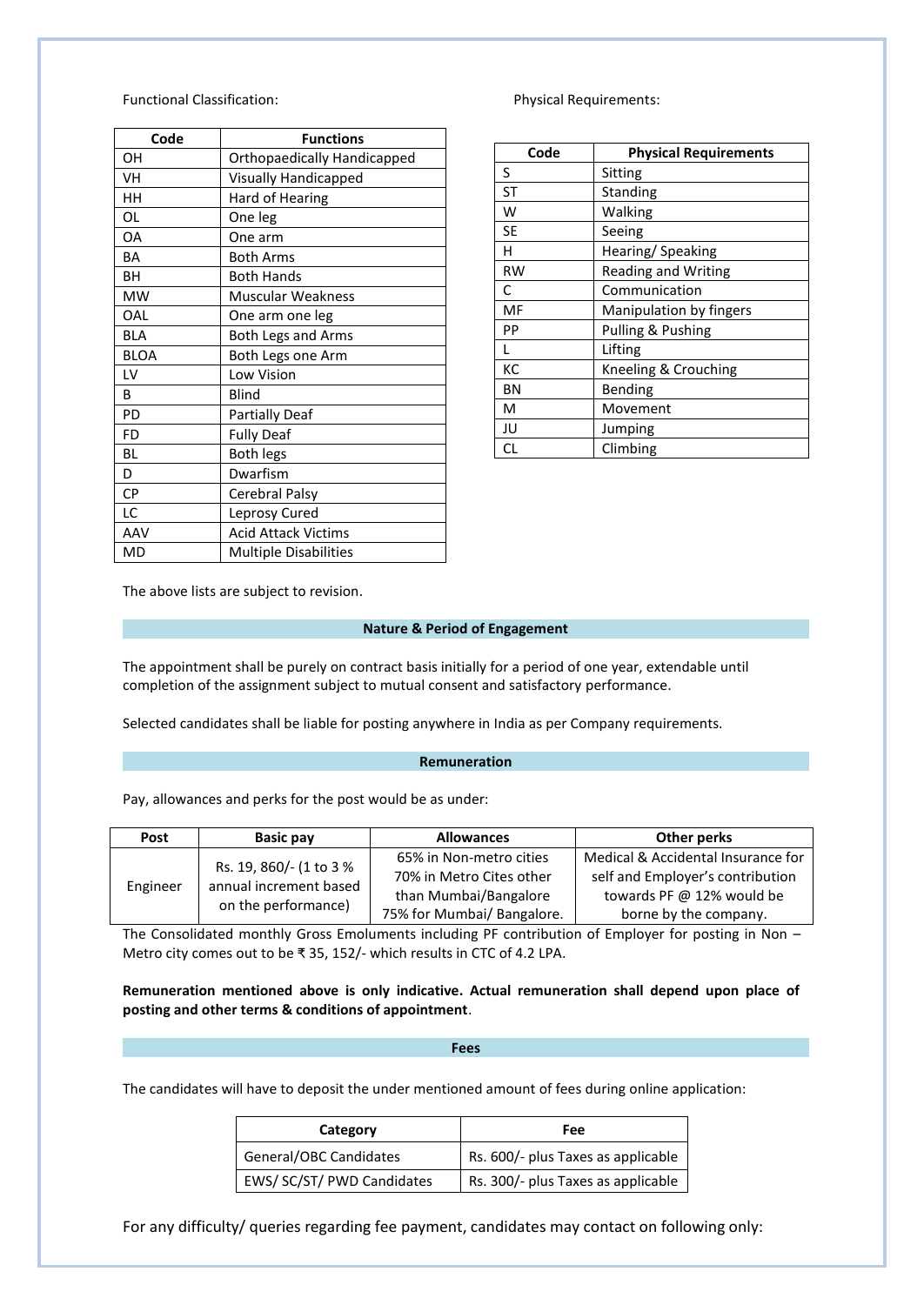Helpdesk No: 011 – 33557000 Extension Code - 13221 Helpdesk e-mail id: pghelpdesk@hdfcbank.com

# **Note:**

- a) Candidates should note that the fee submitted through any other mode except the mode specified, will not be accepted by RITES and such applications will be treated as without fee and will be summarily rejected.
- a) Fee once paid shall not be refunded under any circumstances nor can the fee be held in reserve for any other examination or selection.
- b) Persons with disabilities are given concession in the fee provided they are otherwise eligible for appointment. A PWDs candidate claiming age relaxation/fee concession will be required to submit alongwith their Detailed Application Form, certified copy of the PWD certificate as per latest GOI format.

# **How to Apply**

- **1. Before applying candidates should ensure that they satisfy the necessary conditions and requirements of the position.**
- 2. Interested candidates fulfilling the above laid down eligibility criteria are required to apply online in the registration format available in the Career Section of RITES website, [http://www.rites.com.](http://www.rites.com/)
- 3. While submitting the online application; the system would generate 'Registration No.' on top of online form filled up by the candidate. Note down this "Registration No." and quote it for all further communication with RITES Ltd.
- 4. While filling up the required details, candidates are advised to carefully and correctly fill the details of "Identity Proof". Candidates are also advised to note the same and ensure the availability of the same Identity Proof as it will be required to be produced in original at later stages of selection (if called).
- **5. After filling up the required details under the "Fill/ Modify Application Form", click on "Make payment". The payment details show the amount to be paid to the bank based on your category. Applications without successful fee payment shall be treated as incomplete and shall be summarily rejected.**
- 6. The candidates are also advised to keep a copy of Application Form submitted with them and to carry the same at the time of the selection (if called).
- 7. Candidates are also advised to keep a copy of this online **APPLICATION FORM** containing the registration number alongwith following documents readily available with them**:**
	- a. 2 recent passport size colour photographs
	- b. High School certificate for proof of Date of Birth
	- c. Certificates of Academic & Professional qualifications and statements of marks of all the qualifications for all semesters/years (Xth, XIIth, Diploma/ Graduation/ Post-Graduation as applicable)
	- d. EWS/ SC/ST/OBC (NCL) Certificate in the prescribed format by Govt. of India (if applicable)
	- e. Proof of Identity & Address (Passport, Voter ID, Driving Lisence, Aadhaar Card etc)
	- f. PAN Card
	- g. Proof of different periods of experience as claimed in the Application Form (if applicable)
	- h. Any other document in support of your candidature
	- i. PWD Certificate as per latest format (if applicable).

**8. No documents are to be submitted at present. Candidates may be asked to submit relevant documents at a later stage if so required.**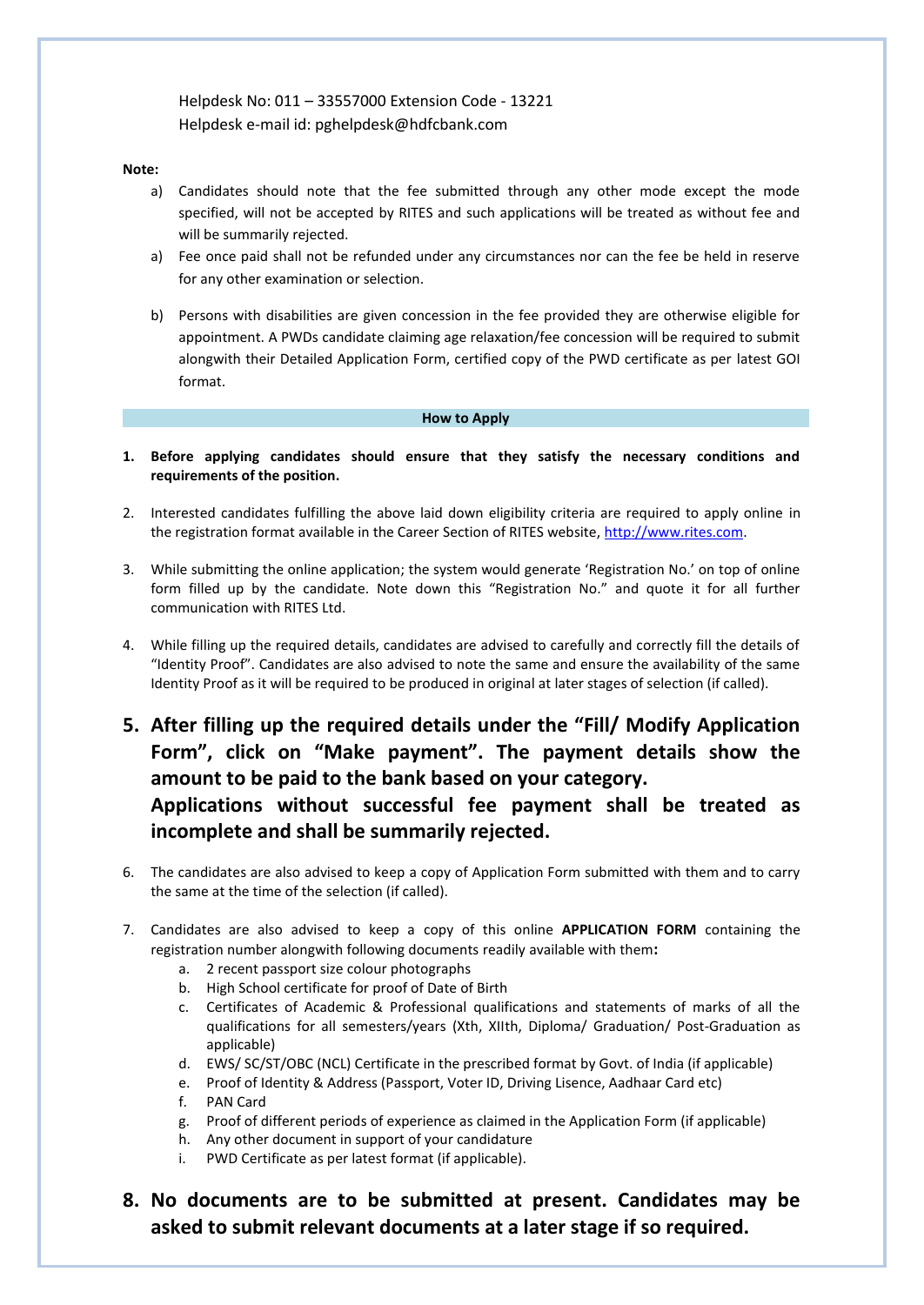- 9. Please attach copies of experience certificates from your previous employer in respect of claims made by you in your application. In respect of current employment, experience certificate/ joining letter along with last months' salary slips, or, Form 16 and other documents which clearly prove your continuity in the job are to be attached. In case your claim is not established from the proofs submitted by you; your application is liable to be rejected. Please check your claims and certificates submitted by you carefully. Incomplete application, or, insufficient proof would entail rejection of your application. No claims would be entertained at a later stage.
- 10. For proof of CTC/ salary, candidates shall have to submit a copy of their last Form No. 16/ Earning Card/ salary slip/ Appraisal letter/ any other suitable document.
- 11. Community certificate (SC/ST/OBC) should be in the format prescribed by Government of India only. OBC candidates included in the Central List with certificate not more than 12 months old (with clear mention of candidate not belonging to "Creamy Layer") in the GOI prescribed format only will be considered for the posts reserved for OBC. EWS certificate should also be as per Gov. of India format.
- 12. The **original testimonials/documents along with one self-attested copy** will have to be produced by the candidate(s) at the time of selection (if called).
- 13. Applications received after the last date of receipt of Application Form and documents shall be rejected.
- 14. Departmental candidates of RITES and candidates working in Government Departments/ PSU shall be allowed to join RITES only after being properly relieved from their parent organization.
- 15. Mere applying for the post/ submission of documents/ appearing or qualifying in the selection does not confer any right on the candidates for claiming selection. If it is found that a candidate does not fulfill the advertised eligibility criteria, his/her candidature will be summarily rejected.
- 16. Candidates should submit only one application for one vacancy and application once submitted cannot be altered. A valid e-mail ID is essential for submission of the online application. RITES will not be responsible for bouncing of any e-mail sent to the candidates. However, candidates can apply for any number of vacancies.
- 17. If any claim made by a candidate is found to be incorrect, his/her candidature shall be summarily rejected.

# **Venue & Time**

| S. No. | <b>Selection Round</b>                   | <b>Venue &amp; Date</b>                          |
|--------|------------------------------------------|--------------------------------------------------|
|        |                                          | 6 different locations across India*              |
|        | <b>Written Test</b>                      | (Exact address shall be communicated to the      |
|        |                                          | candidates later)                                |
|        | Personal Interview/Document Verification | Venue for the selection shall be communicated to |
|        | (Subject to performance in Written Test) | shortlisted candidates                           |

Candidates are required to give two preferences for their choice of center for the Written Test at the time of online application. Although efforts shall be made to allot a center of choice to the candidates, however RITES reserves the right to allot to a candidate a center which was not indicated as his preference.

Test Centers for Written Test\*:

| <b>S. No.</b>  | City*         |
|----------------|---------------|
|                | Delhi/Gurgaon |
| 2              | Kolkata       |
| $\overline{3}$ | Chennai       |
|                | Mumbai        |
| 5              | Hyderabad     |
|                | Nagpur        |